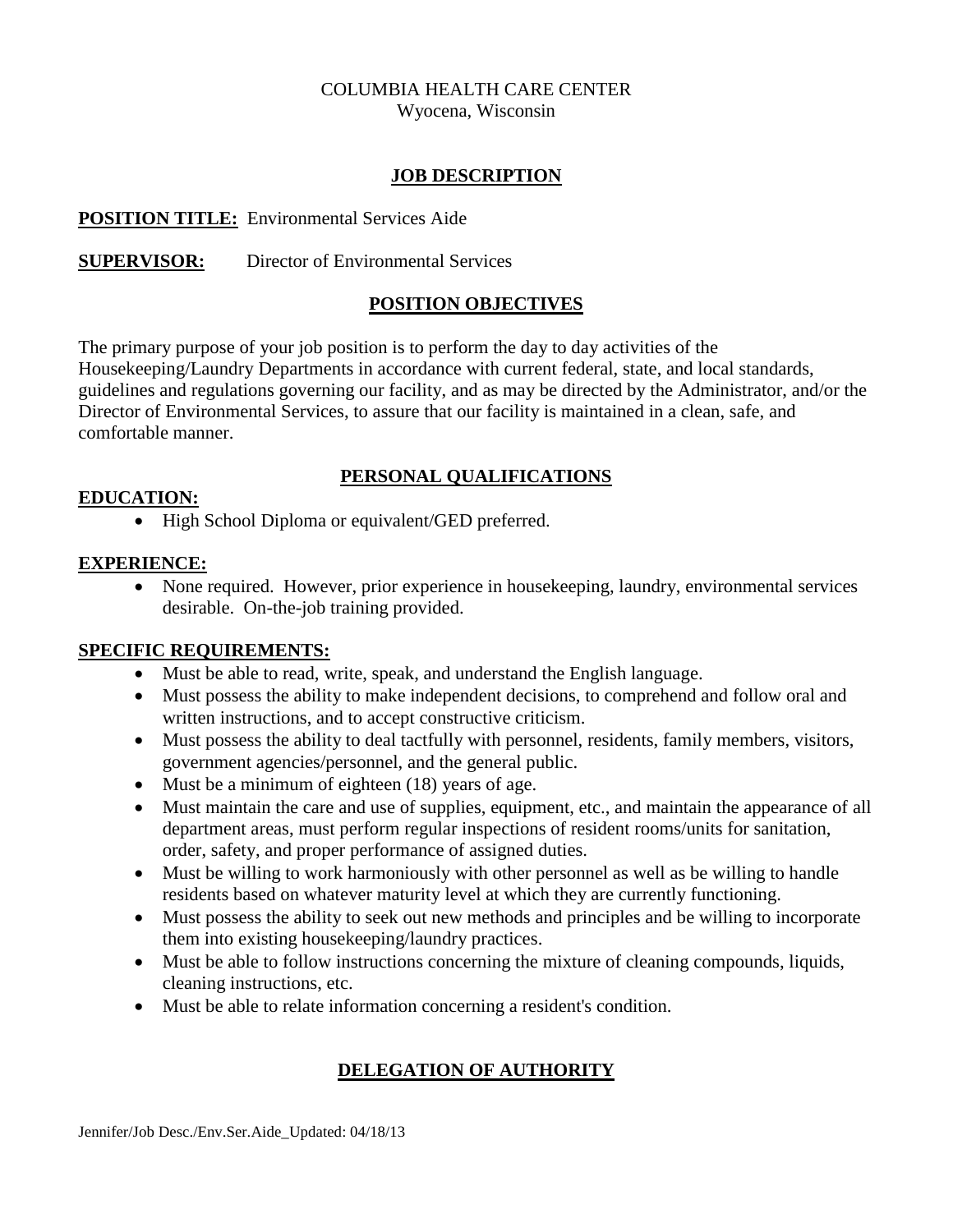As an Environmental Services Aide, you are delegated the administrative authority, responsibility, and accountability necessary for carrying out your assigned duties.

## **MAJOR DUTIES AND RESPONSIBILITIES**

## **ADMINISTRATIVE FUNCTIONS:**

- Assure that work/cleaning schedules are followed as closely as practical.
- Report all accidents/incidents to your supervisor no matter how minor they may be. (NOTE: Such occurrences must be reported the shift in which they occur.)
- Coordinate daily housekeeping/laundry services with nursing services and all other departments when performing routine cleaning assignments in resident living and/or recreational areas.

## **PERSONNEL FUNCTIONS:**

- Attend departmental and staff meetings as directed or called.
- Perform specific tasks in accordance with daily work assignments.
- File complaints/grievances with your supervisor.

## **STAFF DEVELOPMENT:**

- Participate and assist department studies and projects as directed.
- Attend and participate in in-service educational classes, on- the-job training programs, etc., as scheduled or as directed.

## **SAFETY AND SANITATION:**

- Assure that assigned work areas are maintained in a clean, safe, comfortable, and attractive manner.
- Assure that established infection control and universal precautions practices are maintained when performing housekeeping/laundry procedures.
- Coordinate routine/terminal isolation procedures with nursing service.
- Report all hazardous conditions or equipment to your supervisor.
- Follow established fire safety policies and procedures.
- Dispose of refuse daily in accordance with our established sanitation procedures.
- Keep work/assignment areas free of hazardous objects, unnecessary equipment, supplies, etc.
- Other(s) that may become necessary and/or appropriate to assure that our facility is maintained in a clean, safe, and comfortable manner.

## **EQUIPMENT AND SUPPLY FUNCTIONS:**

- Follow established safety precautions when performing tasks and when using equipment and supplies.
- Assure that equipment is cleaned and properly stored at the end of the shift.
- Keep supervisor informed of supply needs.
- Report burned out light bulbs, exit lights, overhead lights, fluorescent lights, room call lights, etc. to Maintenance Department by completing a Maintenance Work Requisition.
- Report all equipment malfunctions or breakdowns to your supervisor as soon as possible.
- Assist others in lifting heavy equipment, supplies, etc as directed or requested.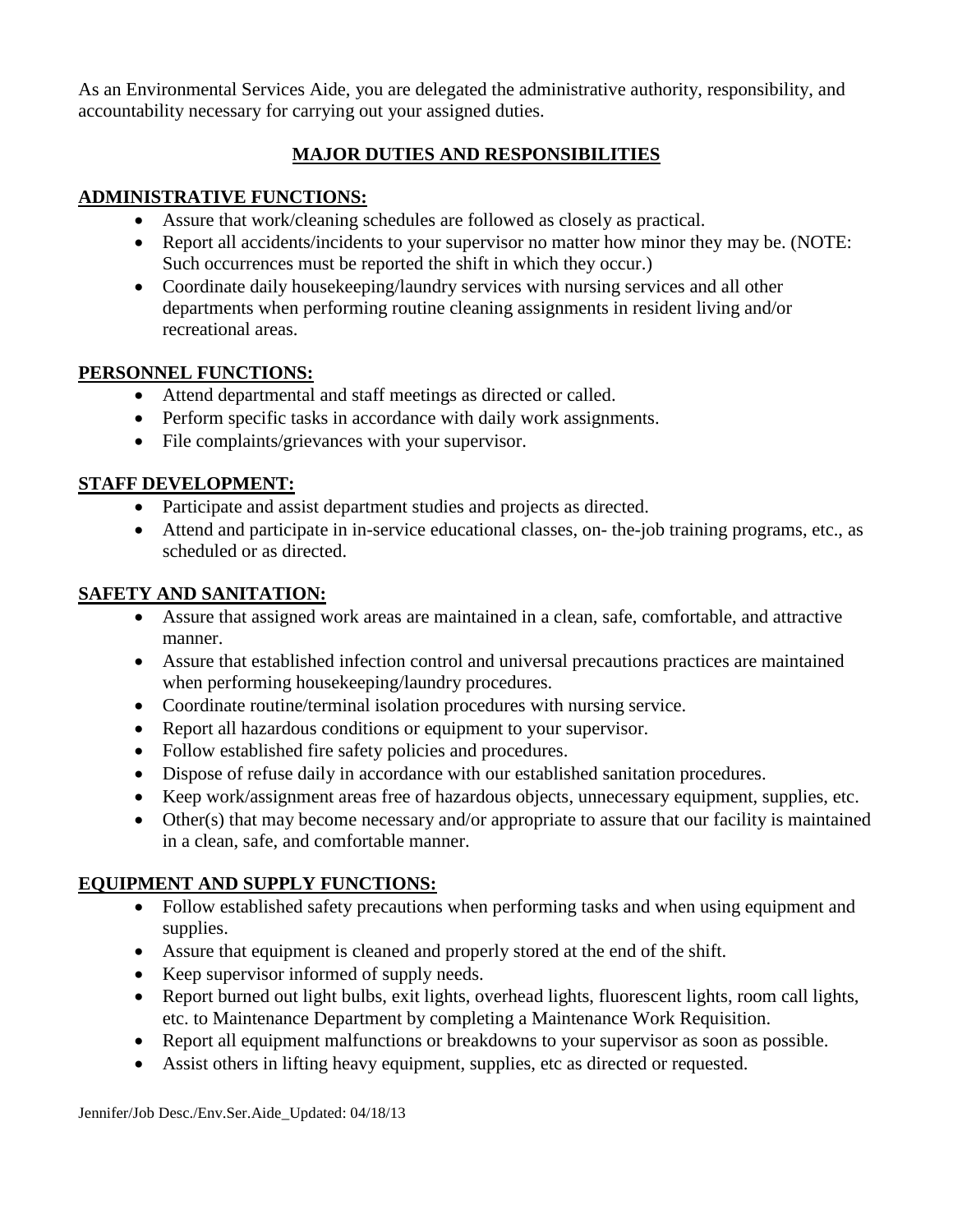- Assure that an adequate supply of housekeeping, laundry, & linen supplies are maintained to perform daily tasks and to meet the needs of the residents.
- Clean work/supply carts, equipments, etc. as necessary/directed.
- Restock supplies such as hand soap, paper toweling, toilet paper, etc. in resident rooms and public restrooms.
- Operates all housekeeping/laundry equipment using safety precautions.
- Keep work areas free of hazardous conditions, i.e., spills, excess laundry carts, baskets, supplies, equipment, etc.
- Follows all safety requirements.

### **ENVIRONMENTAL SERVICES:**

- Perform day-to-day housekeeping functions as assigned.
- Perform specific tasks in accordance with daily work assignments.
- Clean/polish furnishings, fixtures, ledges, room heating/cooling units, etc., in residents rooms, recreational areas, etc., daily as instructed.
- Clean, wash, sanitize, and disinfect entire restroom. Assure that watermarks are removed from fixtures.
- Clean windows/mirrors in resident's rooms, recreational areas, bathrooms, and entrance/exit ways.
- Clean floors, to include sweeping, dusting, damp, wet mopping, stripping, waxing, buffing, disinfecting, etc. (NOTE: Assure that appropriate caution/safety signs are properly set up prior to performing such duties.)
- Clean carpets, to include vacuuming, shampooing, deodorizing, and disinfecting.
- Clean walls and ceilings by washing, wiping, dusting, spot cleaning, disinfecting, deodorizing, etc.
- Remove dirt, dust, grease, film, etc. from surfaces using proper cleaning/disinfecting solutions.
- Clean hallways, stairways, and elevators.
- Discard waste/trash into proper containers and reline trash receptacle with plastic liner.
- Clean vacant rooms as assigned.
- Assure that work/assignment areas are clean and that equipment, tools, supplies, etc., are properly stored at all times, as well as before leaving such areas for breaks, meal times, and end of the work day.
- Perform terminal cleaning procedures, as instructed, when a resident is discharged and/or transferred to another room/area.
- Discard infectious waste into appropriate containers.
- Wash and change window and cubicle drapes.
- Dust furniture, pictures, appliances, moldings, floors, etc.
- Wash and make beds according to bed making procedure.
- Remove soiled linen from wings using specified haulers and transport to appropriate laundry area.
- Exchange clean linen carts on wings as directed.
- Clean soiled linen hauler carts as scheduled and needed.
- Perform day-to-day laundry functions as assigned.
- Perform specific tasks in accordance with daily work assignments.
- Perform assigned tasks in accordance with established laundry procedures.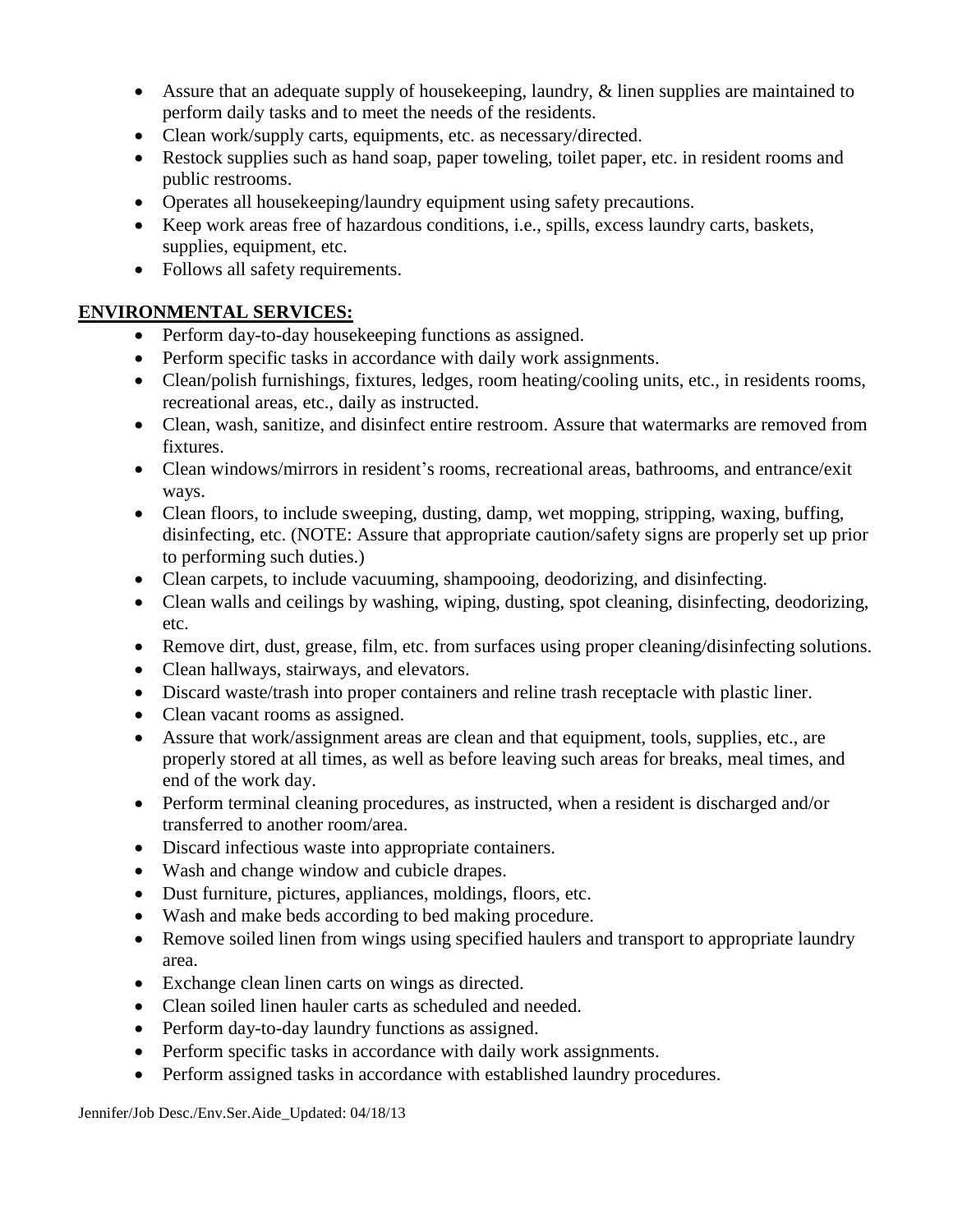- Collect, sort, and weigh soiled laundry, linen, garments, etc., and place in appropriate containers or assigned areas.
- Sort soiled laundry, linen, garment, etc., and separate those items that require special stain removal/treatment.
- Sort, count, and wash soiled laundry, linen, garments, etc., in accordance with established procedures.
- Press/iron garments as instructed.
- Fold, count, stack, hang, and distribute clean laundry, linen, garments, etc., to residents daily and/or as instructed.
- Keep walls and ceilings clean by washing, wiping, dusting, spot cleaning, disinfecting, deodorizing, etc.
- Remove dirt dust, grease, film, etc., from equipment or floor surfaces, using proper cleaning/disinfecting solutions.
- During emergency conditions, assure that clean laundry, linen, garments, etc., are distributed to designated areas as instructed.
- Discard waste/trash into proper containers and reline trash receptacle with plastic liner.
- Inventories and labels residents personal possessions and linens as directed.
- Maintain units clean as necessary.
- Operates all laundry equipment.

### **RESIDENT RIGHTS:**

- Maintain the confidentiality of resident information.
- Honor the residents' personal and property rights.

### **MISCELLANEOUS:**

- Turn in all found articles to your supervisor.
- Follow established procedures governing the use and disposal of personal protective equipment.
- Perform all other duties as requested.
- Maintain record of work performed.

## **WORKING CONDITIONS:**

- Works in all areas of the facility.
- Sits, stands, bends, lifts and moves intermittently during working hours.
- Is subject to frequent interruptions and may need to reschedule cleaning activities.
- Is involved with residents, personnel, visitors, government agencies/personnel, etc., under all conditions and circumstances.
- Is subject to hostile and emotionally upset residents, family members, etc.
- Communicates with environmental services personnel and other department personnel.
- Works beyond normal working hours and in other positions temporarily when necessary.
- Attends and participates in continuing educational programs.
- Is subject to falls, burns from equipment, odors, etc., throughout the work day, as well as to reactions from dust, disinfectants, etc.
- May be exposed to infectious waste, diseases, conditions, etc., including exposure to the AIDS and Hepatitis B viruses.